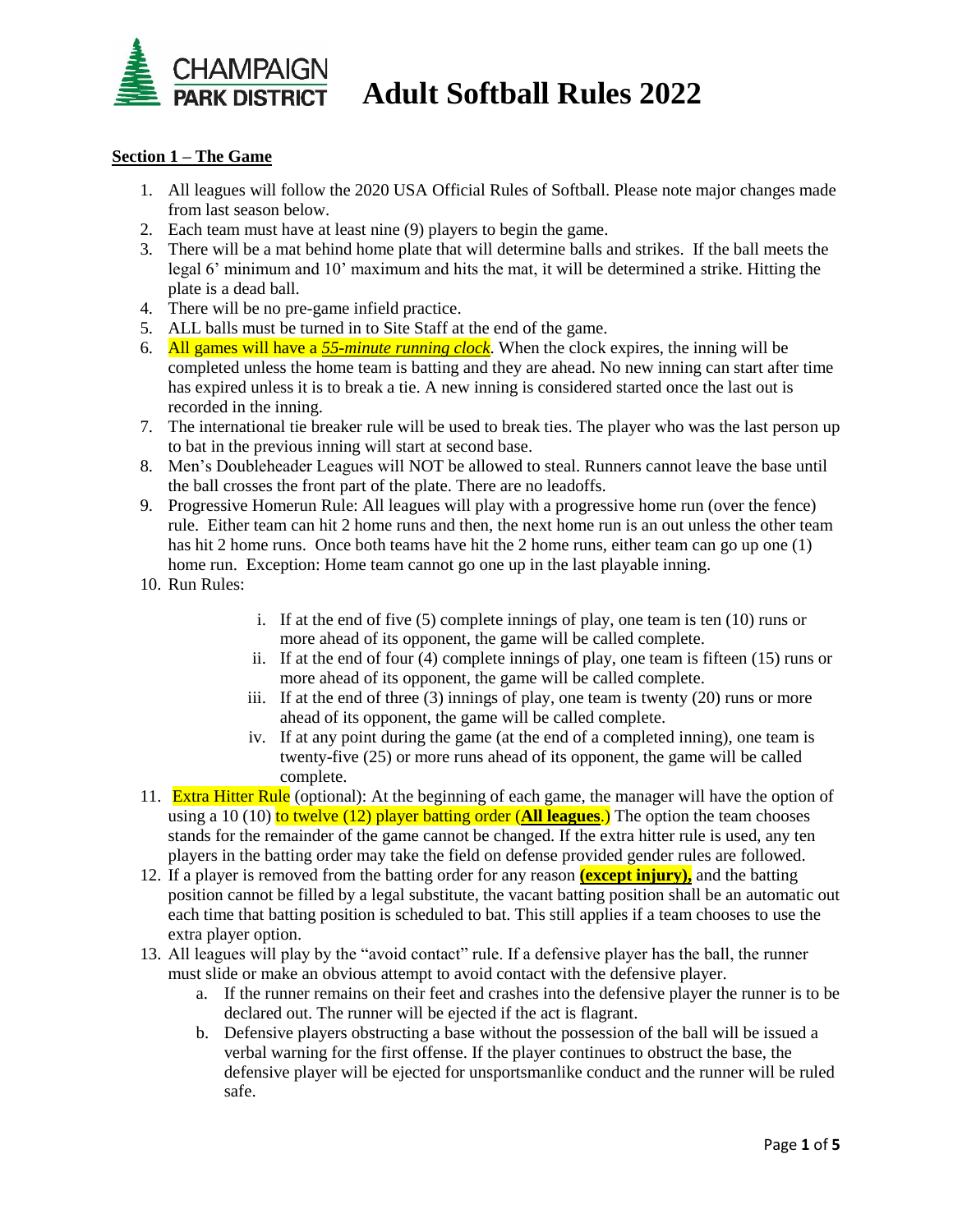

- 14. Plays at home plate: A secondary Homeplate will be used. Once a runner rounds 3rd base, **and has crossed the 35 ft. commitment line**, it is the responsibility of the runner to touch the second Homeplate. Sliding into Homeplate will result into an out. The fielder's responsibility is to take the actual plate for force outs. No tag plays will be allowed. Any tag applied to the runner after they have crossed the commitment line will result in the runner automatically being called safe.
- 15. The count on the batter will begin at one ball and one strike.
- 16. The following courtesy foul rules will be followed for Champaign Park District Leagues only:
	- a. Women's and Co-Rec Leagues: A batter hitting a second foul ball is out.
	- b. All other leagues: A batter hitting a foul ball on the third strike is out.
- 17. Base path is 70', pitching mound is 50'.

### **Section 2 – The Uniform**

- 1. Only tennis shoes and plastic or rubber cleats will be allowed in this program. A person may not play without shoes, in open-toed shoes, or street shoes. Golf shoes, track shoes, steel cleats, or similar type spiked shoes will not be allowed.
- 2. Teams are not required to have matching uniforms. However each player must have a permanently affixed 6" number on the front or back of their shirt. Only one (1) player is allowed to play without a number.

### **Section 3 – The Equipment**

- 1. Each team will furnish its own bats. Bats must not be on the USA Non-Approved Bat List. The USA Non-Approved bat list is posted at Dodd's softball complex in the Site Office and can be given upon request. Any bats found to be used during game play and listed on USA Non-Approved Bat List will result in a team forfeiture.
- 2. The Park District will not replace balls hit out of play. A team that hits a ball out of play is responsible for retrieving that ball, not Site Staff. If the ball is not retrieved or the game is delayed (longer than 5 minutes), the team will be subject to a forfeiture declared by the Umpire or the Site Staff. If the ball is "un-retrievable" Site Staff will replace balls as necessary.

### **Section 4 – Roster and Player Status**

- 1. A player must be fifteen (15) years of age at the start of the season to be eligible to play.
- 2. Team rosters are limited to twenty (20) players.
- **3. No player may be on the roster for more than one team in any league.**
- 4. Official rosters are due before the start of each team's first scheduled game. Each team member must provide their first name, last name, email, phone number, and signature to be considered a rostered player. If a team plays with a non-rostered player, the game will be declared a forfeit and the player will be subject to suspension. **If a non-rostered player plays, the manager and assistant manager may be subject to a suspension as well.**
- 5. The eligibility of a player must be protested by the opposing team prior to the end of the game. A player's eligibility cannot be questioned after the game is over. ALL Rosters are kept on Site in the Site Office. When questioning player eligibility time will be paused while Site Staff retrieves the team Roster. If a player is not found on the Roster the team automatically forfeits the game and results will be entered as 7-0 in quickscores. See Section 6 for protest procedures.
- 6. If a team knows in advance that it will have to forfeit, the Sports Department must be notified within three (3) business days of the forfeit. Any team forfeiting more than 3 games will be dismissed from the league.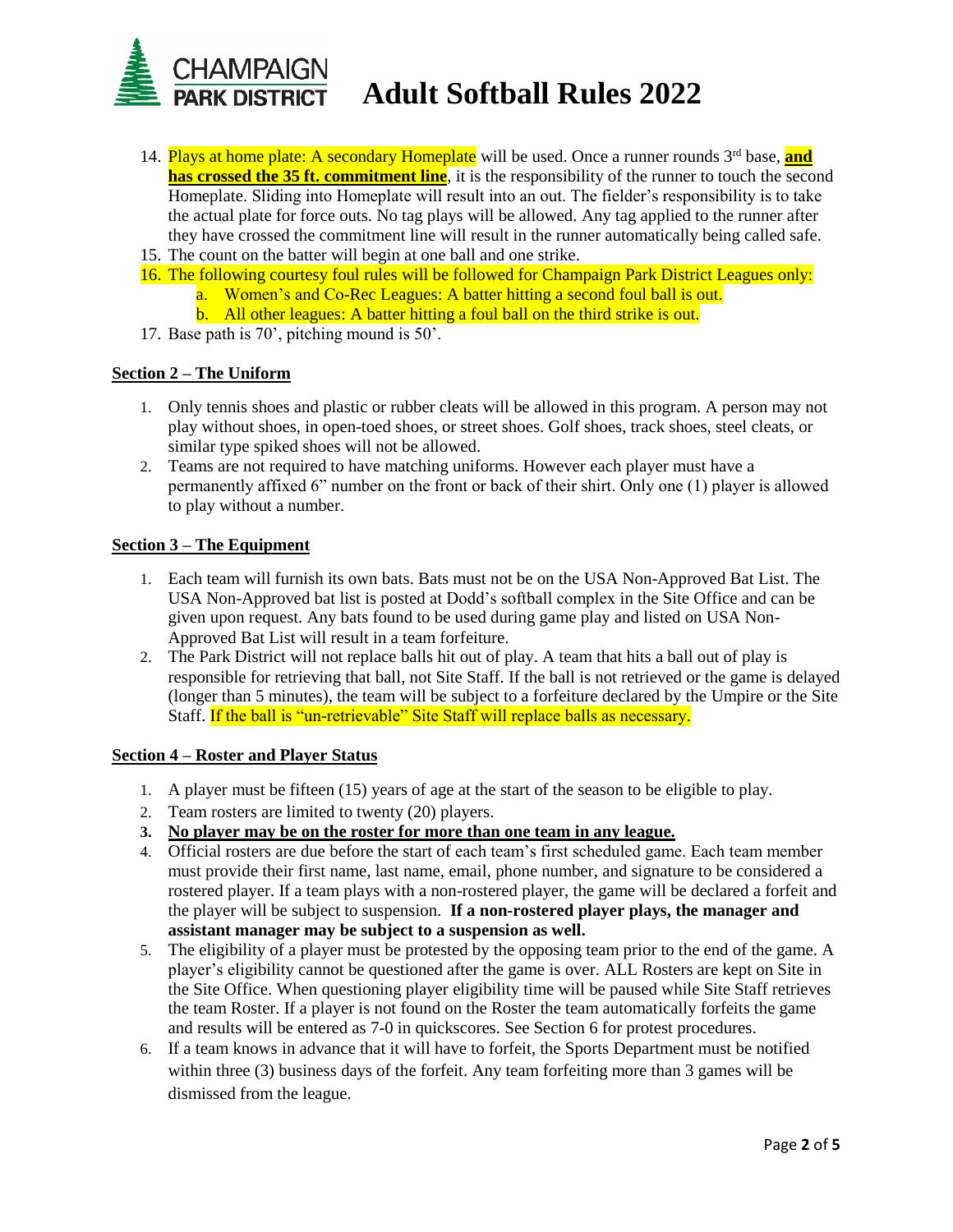

7. Roster deadlines will be 2 weeks before the start of the end of season tournament. For Fall season there is no Roster deadline.

## **Section 5 – Sportsmanship/Player Behavior**

- 1. Alcoholic beverages are NOT allowed on Champaign Park District property. Possession of alcohol or illegal drugs will result in suspension and/or expulsion from league play as well as all park district sports activities.
- **2. There is NO TOLERANCE of alcohol. Any team found with alcohol in their dugouts or in their possession will have their game forfeited by the park district.**
- 3. Any person in an intoxicated condition will be removed from the game and face suspension and/or expulsion from league play.
- **4. There will be absolutely no arguing balls and strikes, nor judgment calls. One (1) warning MAY be given and after that, the player may be ejected from the game.**
- 5. Any person resorting to unsportsmanlike behavior at any point in the evening in front of officials, players, spectators, and league supervisors will result in possible ejection and suspension from league play. Unsportsmanlike behavior includes but is not limited to profanity and threatening or assaulting another person.
- 6. The Umpire or Site Staff may eject any player or manager in violation of any of the above rules. Upon ejection of a player for unsportsmanlike conduct, the umpire will inform the team manager and Site Manager that the player has been ejected. The team manager will then be responsible for removing the player from the park within one minute of the ejection. A player remaining in the vicinity of the ballpark (including the parking lot) after being ejected for the game will cause his/her team to forfeit the game and will be subject to a longer suspension.
- 7. Any player or manager ejected from a game for any reason will face an automatic 2 game suspension. The suspension will begin immediately and includes all leagues and tournament games sponsored by the Champaign Park District.
- 8. Any player or manager serving a suspension may not attend any Champaign Park District adult softball games while they are suspended. If a suspended player or manager is in attendance while serving a suspension, their team's game will be subject to forfeiture and the player's suspension will be extended.
- 9. Any players ejected from two games in a season will be suspended for the remainder of the season.
- 10. An ejected player who refuses to leave the complex or who continues to argue will be subject to lengthier suspensions and possible expulsion from the league.
- 11. Under extenuating circumstances, a player may appeal his/her suspension to the Sports Manager in writing. The protest procedures must be followed.

## **Section 6 – Protests**

1. Only the team manager may discuss a protest with the umpire. Anyone else may be ejected for interference.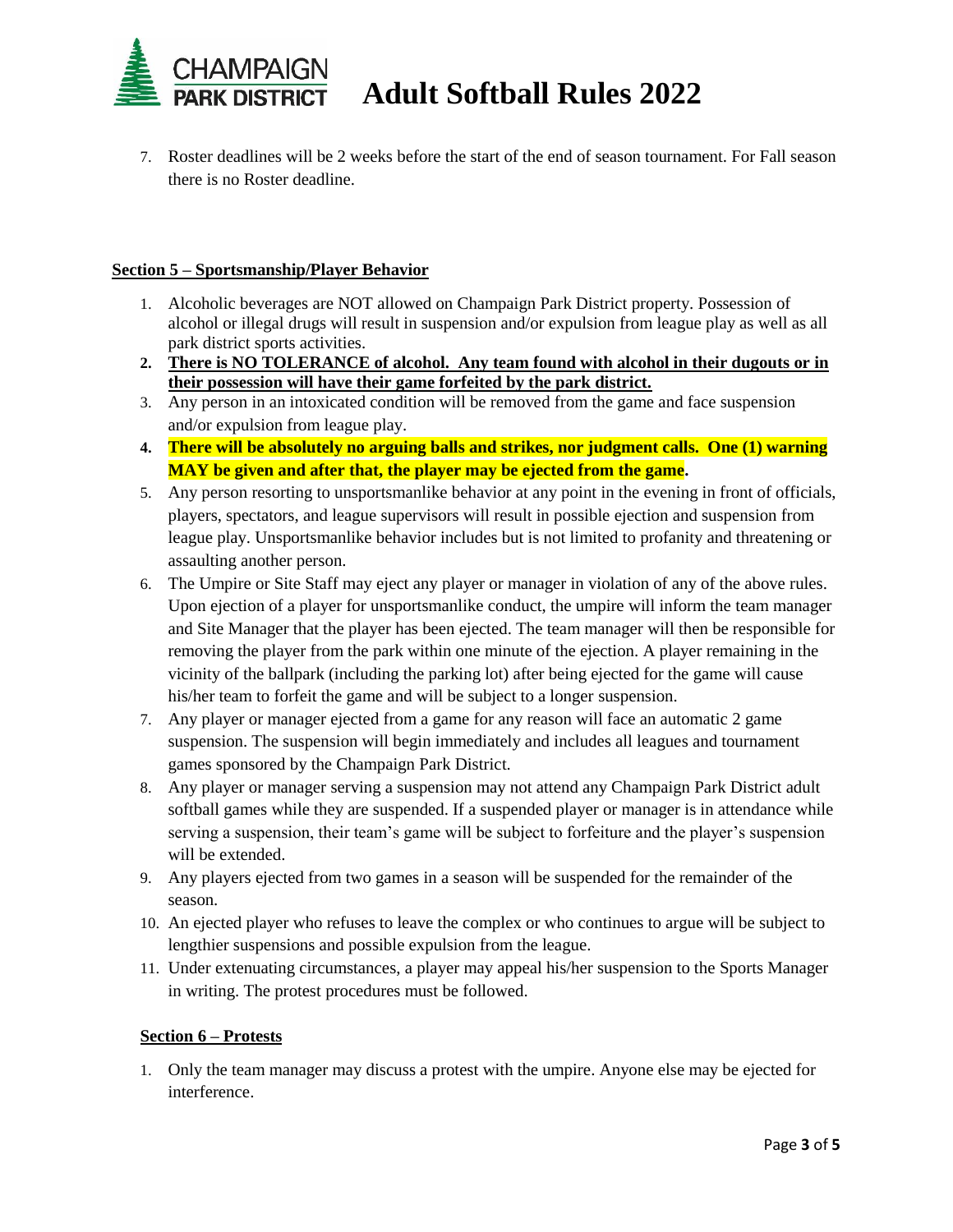

# CHAMPAIGN<br>PARK DISTRICT Adult Softball Rules 2022

- 2. Only protests concerning player eligibility and ejections/suspensions may be filed. Judgment calls by the umpire cannot be protested.
- 3. Written protests must be emailed within twenty-four (24) hours after the occurrence.
- 4. Any team not providing a representative at the mandatory manager's meeting will forfeit its right to protest any game.

## **Section 7 – Additional Co-Rec Rules**

- 1. At no point shall there be more males than females playing.
- 2. Two males may not bat in order.
- 3. If a team is unable to field ten (10) players the team can play with as few as nine (9) players as long as the number of women is greater than the number of men.
- 4. On any walk to a male batter, intentional or not, the batter will be awarded two (2) bases. If there are two (2) outs, the next female batter has the option to hit or take an automatic walk.
- 5. Defensive positioning shall include two (2) males, and two (2) females in the outfield and infield. The pitcher and catcher position must be opposite genders.

### **Section 8 – Rainouts and Rescheduling**

- 1. The sports staff will determine if the games are postponed due to inclement weather. Please sign up for alerts on Rainout Line and download the app to receive notifications. (http://rainoutline.com/search/dnis/2178054100) The decision will be made by the Sports Manager by 4:00PM. If rainout line hasn't been updated by 4:00 PM games are assumed still on. After 4:00pm for pre-game time cancellations the Site Staff will communicate with sports/field staff to decide if games are cancelled.
- **2. Rainout line does not update automatically, it will only be updated when there is a cancellation or a delay. We will do our best to give people as much time as possible, but the decision to cancel will not come before 4:00 PM.**
- 3. If a team decides to not play and fields have not been cancelled, that team will be subject to a forfeit.
- 4. Once games begin, if the weather is threatening, the site supervisor will determine if the game is postponed. If lightning is observed in the vicinity, teams will be asked to leave the playing area for thirty (30) minutes. If the lightning disappears after 30 minutes, the game will continue. If the lightning continues after 30 minutes, the game will continue to be postponed until the area is lightning-free for thirty (30) minutes. Games will not be pushed back farther than 60 minutes and later games will be pushed back, or rescheduled as deemed fit by the program manager. Rainout Line will be updated to reflect any delay of games.
- 5. Any game terminated because of weather will be completed at a later date from the exact point at which the original game was stopped. If a game reaches 4 innings or  $3\frac{1}{2}$  innings with the home team winning it will be considered a complete game.
- 6. The Champaign Park District will do everything possible to make sure that games that were cancelled due to inclement weather are rescheduled. However, no games will be played after date printed in the guide.
- 7. Teams are required to play make-up games as scheduled or accept a forfeit.

## **Section 9 – League Awards**

1. League awards will be given to the end of season tournament winner.